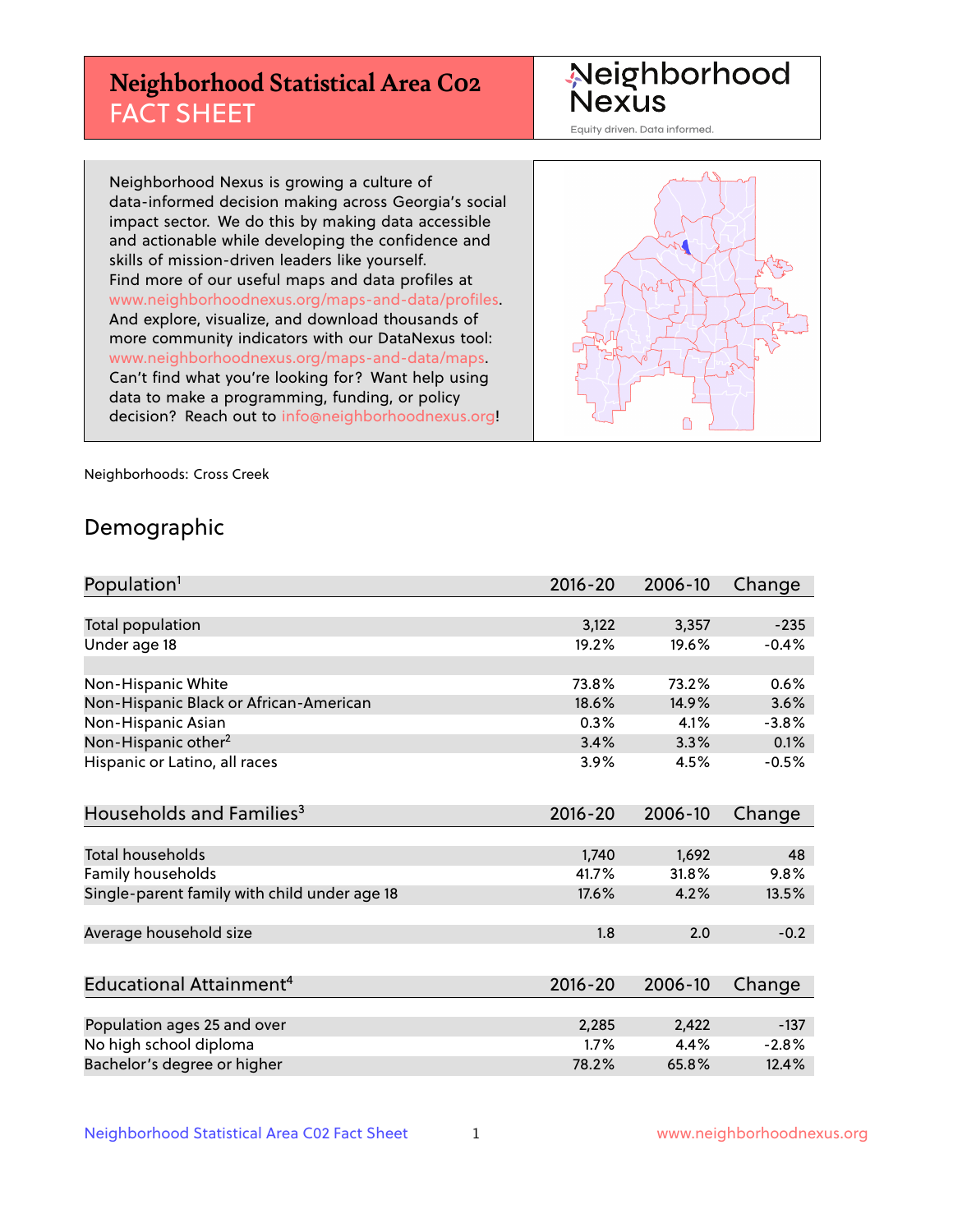# Change Measures, continued...

| Employment <sup>5</sup>                                 | $2016 - 20$ | 2006-10  | Change              |
|---------------------------------------------------------|-------------|----------|---------------------|
|                                                         |             |          |                     |
| Total workers residing in Neighborhood Statistical Area | 1,566       | 884      | 682                 |
| Workers with earnings \$1250/month or less              | 11.9%       | 15.6%    | $-3.7%$<br>$-19.3%$ |
| Workers with earnings \$1251/month to \$3333/month      | 16.9%       | 36.2%    | 22.9%               |
| Workers with earnings greater than \$3333/month         | 71.1%       | 48.2%    |                     |
| Total jobs located in Neighborhood Statistical Area     | 367         | 279      | 88                  |
| Jobs with earnings \$1250/month or less                 | 22.6%       | 37.3%    | $-14.7%$            |
| Jobs with earnings \$1251/month to \$3333/month         | 29.7%       | 43.7%    | $-14.0%$            |
| Jobs with earnings greater than \$3333/month            | 47.7%       | 19.0%    | 28.7%               |
|                                                         |             |          |                     |
| Jobs/workers ratio                                      | 0.2         | 0.3      | $-0.1$              |
|                                                         |             |          |                     |
| Income and Poverty <sup>6</sup>                         | 2016-20     | 2006-10  | Change              |
|                                                         |             |          |                     |
| Median household income                                 | \$72,270    | \$64,715 | \$7,555             |
|                                                         |             |          |                     |
| Population for whom poverty status is determined        | 3,122       | 3,357    | $-235$              |
| Population below poverty                                | 6.6%        | 10.4%    | $-3.8%$             |
| Housing <sup>7</sup>                                    | 2016-20     | 2006-10  | Change              |
|                                                         |             |          |                     |
| Total housing units                                     | 1,882       | 1,793    | 89                  |
| Occupied housing units                                  | 92.5%       | 94.4%    | $-1.9%$             |
| Vacant housing units                                    | 7.5%        | 5.6%     | 1.9%                |
|                                                         |             |          |                     |
| Occupied housing units                                  | 1,740       | 1,692    | 48                  |
| Owner occupied housing units                            | 49.5%       | 64.9%    | $-15.3%$            |
| Renter occupied housing units                           | 50.5%       | 35.1%    | 15.3%               |
|                                                         |             |          |                     |
| Access to a Vehicle <sup>8</sup>                        | $2016 - 20$ | 2006-10  | Change              |
| Occupied housing units                                  | 1,740       | 1,692    | 48                  |
| No vehicle available                                    | 0.0%        | 5.7%     | $-5.7%$             |
|                                                         |             |          |                     |
| Crime Rates, per 10,000 Population <sup>9</sup>         | 2017-21     | 2012-16  | Change              |
|                                                         |             |          |                     |
| All Part I crimes                                       | 144.8       | 255.5    | $-110.7$            |
| Violent crime                                           | 6.4         | 25.5     | $-19.1$             |
| Murder                                                  | 0.0         | 0.0      | 0.0                 |
| Robbery                                                 | 1.3         | 15.0     | $-13.7$             |
| Aggravated assault                                      | 5.1         | 10.5     | $-5.4$              |
| Property crime                                          | 138.4       | 230.0    | $-91.7$             |
| <b>Burglary</b>                                         | 13.5        | 82.4     | $-69.0$             |
| Larceny                                                 | 94.8        | 107.2    | $-12.3$             |
| Vehicle theft                                           | 30.1        | 40.5     | $-10.4$             |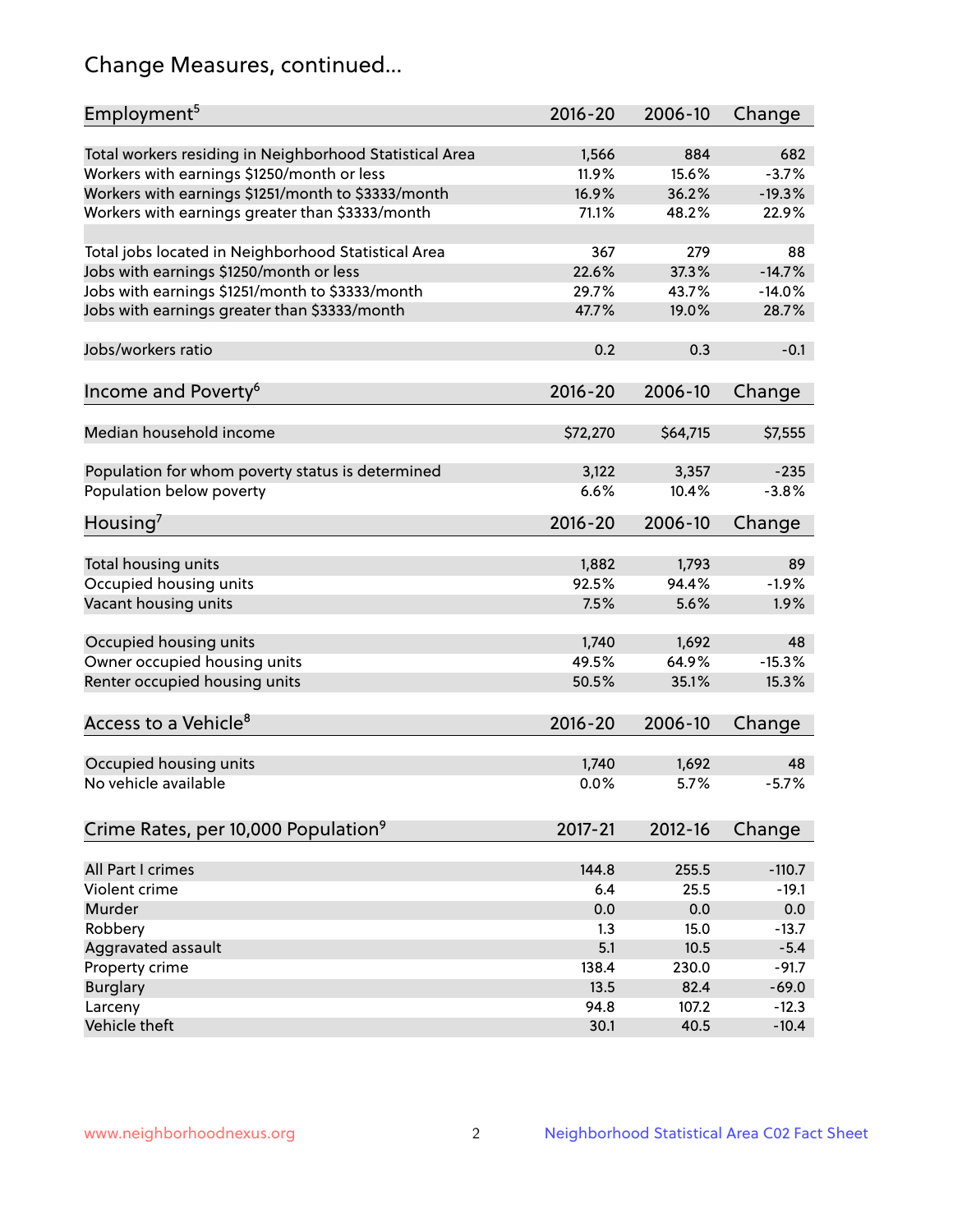# Current Data: Demographic

| Sex and Age, 2016-20 <sup>10</sup>                    | Estimate        | Margin of Error |
|-------------------------------------------------------|-----------------|-----------------|
| Total population                                      | 3,122           | $\pm$ 562       |
| Male                                                  | 40.6%           | $\pm$ 6.5%      |
| Female                                                | 59.4%           | $\pm$ 8.9%      |
| Under 5 years                                         | 2.9%            | $\pm$ 3.2%      |
| 5 to 9 years                                          | 7.4%            | ±2.9%           |
| 10 to 14 years                                        | 4.7%            | $\pm 2.8\%$     |
| 15 to 19 years                                        | 4.8%            | $\pm$ 5.6%      |
| 20 to 24 years                                        | 7.0%            | $\pm$ 7.6%      |
| 25 to 34 years                                        | 26.2%           | $\pm$ 5.3%      |
| 35 to 44 years                                        | 7.8%            | $\pm 3.5\%$     |
| 45 to 54 years                                        | 17.3%           | $\pm$ 9.1%      |
| 55 to 59 years                                        | 3.8%            | $\pm 2.2\%$     |
| 60 to 64 years                                        | 5.1%            | $\pm 2.8\%$     |
| 65 to 74 years                                        | 7.3%            | $\pm$ 3.4%      |
| 75 to 84 years                                        | 5.0%            | $\pm$ 3.2%      |
| 85 years and over                                     | 0.8%            | $\pm 1.2\%$     |
| Median age (years)                                    | 33.9            | $\pm$ 0.9       |
| Race and Ethnicity, 2016-20 <sup>11</sup>             | <b>Estimate</b> | Margin of Error |
| Total population                                      | 3,122           | $\pm$ 562       |
| Hispanic or Latino (of any race)                      | 3.9%            | $\pm 3.0\%$     |
| Not Hispanic or Latino                                | 96.1%           | $\pm 4.5\%$     |
| White alone                                           | 73.8%           | $\pm$ 9.9%      |
| Black or African American alone                       | 18.6%           | $\pm$ 3.9%      |
| American Indian and Alaska Native alone               | 0.0%            | $\pm$ 0.4%      |
| Asian alone                                           | 0.3%            | $\pm 1.1\%$     |
| Native Hawaiian and other Pacific Islander alone      | 0.0%            | $\pm$ 0.4%      |
| Some other race alone                                 | 0.0%            | $\pm$ 0.4%      |
| Two or more races                                     | 3.4%            | $\pm 4.6\%$     |
| U.S. Citizenship Status, 2016-20 <sup>12</sup>        | <b>Estimate</b> | Margin of Error |
| Foreign-born population                               | 104             | $\pm$ 83        |
| Naturalized U.S. citizen                              | 59.6%           | $\pm 20.8\%$    |
| Not a U.S. citizen                                    | 40.4%           | $\pm$ 37.0%     |
| Citizen, Voting Age Population, 2016-20 <sup>13</sup> | Estimate        | Margin of Error |
| Citizen, 18 and over population                       | 2,480           | $\pm$ 475       |
| Male                                                  | 38.5%           | $\pm$ 10.2%     |
| Female                                                | 61.5%           | ±13.4%          |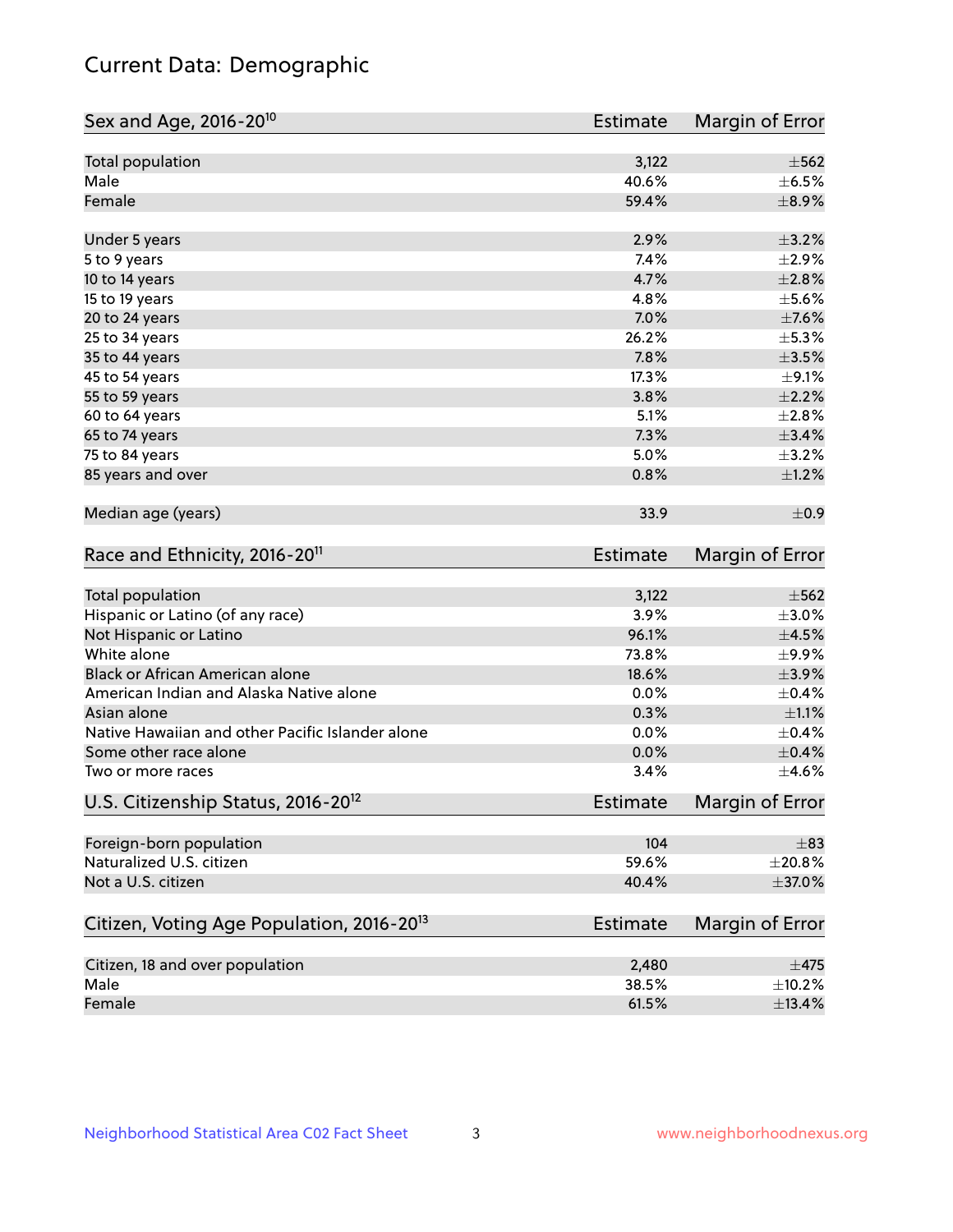# Current Data: Economic

| Income, 2016-20 <sup>14</sup>                                     | Estimate   | Margin of Error |
|-------------------------------------------------------------------|------------|-----------------|
|                                                                   |            |                 |
| All households                                                    | 1,740      | $\pm$ 333       |
| Less than \$10,000                                                | 2.0%       | $\pm 2.2\%$     |
| \$10,000 to \$14,999                                              | 0.6%       | $\pm$ 0.9%      |
| \$15,000 to \$24,999                                              | 0.9%       | $\pm 1.6\%$     |
| \$25,000 to \$34,999                                              | 2.3%       | $\pm 2.4\%$     |
| \$35,000 to \$49,999                                              | 10.2%      | $\pm$ 5.3%      |
| \$50,000 to \$74,999                                              | 38.9%      | ±16.9%          |
| \$75,000 to \$99,999                                              | 14.7%      | $\pm$ 6.5%      |
| \$100,000 to \$149,999                                            | 15.2%      | $\pm$ 7.2%      |
| \$150,000 to \$199,999                                            | 8.2%       | ±4.3%           |
| \$200,000 or more                                                 | 7.2%       | $\pm$ 3.8%      |
| Median household income (dollars)                                 | \$72,270   | $\pm$ 2,723     |
| Mean household income (dollars)                                   | \$95,318   | $\pm$ 5,018     |
| Households with earnings                                          | 90.3%      | $\pm$ 7.5%      |
| Mean earnings (dollars)                                           | \$86,300   | $±$ 25,206      |
| Households with Social Security                                   | 17.0%      | ±5.3%           |
| Mean Social Security income (dollars)                             | \$18,540   | ±4,493          |
| Households with retirement income                                 | 11.2%      | $\pm$ 5.5%      |
| Mean retirement income (dollars)                                  | \$34,867   | $\pm$ 8,732     |
| Households with Supplemental Security Income                      | 0.0%       | $\pm$ 0.8%      |
| Mean Supplemental Security Income (dollars)                       | $\ddagger$ | $^+$            |
| Households with cash public assistance income                     | 1.1%       | $\pm 2.0\%$     |
| Mean cash public assistance income (dollars)                      | \$0        | $\pm$ 0         |
|                                                                   | 3.8%       | $\pm 2.3\%$     |
| Households with Food Stamp/SNAP benefits in the past 12<br>months |            |                 |
| Family households                                                 | 725        | $\pm 277$       |
| Less than \$10,000                                                | 0.0%       | ±1.9%           |
| \$10,000 to \$14,999                                              | 7.0%       | ±3.8%           |
| \$15,000 to \$24,999                                              | 0.0%       | $\pm 2.7\%$     |
| \$25,000 to \$34,999                                              | 0.0%       | $\pm 2.7\%$     |
| \$35,000 to \$49,999                                              | 4.3%       | $\pm$ 5.5%      |
| \$50,000 to \$74,999                                              | 32.6%      | $\pm$ 31.1%     |
| \$75,000 to \$99,999                                              | 20.3%      | $\pm$ 11.9%     |
| \$100,000 to \$149,999                                            | 17.1%      | ±10.8%          |
| \$150,000 to \$199,999                                            | 12.8%      | $\pm$ 8.3%      |
| \$200,000 or more                                                 | 5.9%       | $\pm$ 6.7%      |
| Median family income (dollars)                                    | \$82,568   | ±8,652          |
| Mean family income (dollars)                                      | \$98,197   | ±49,809         |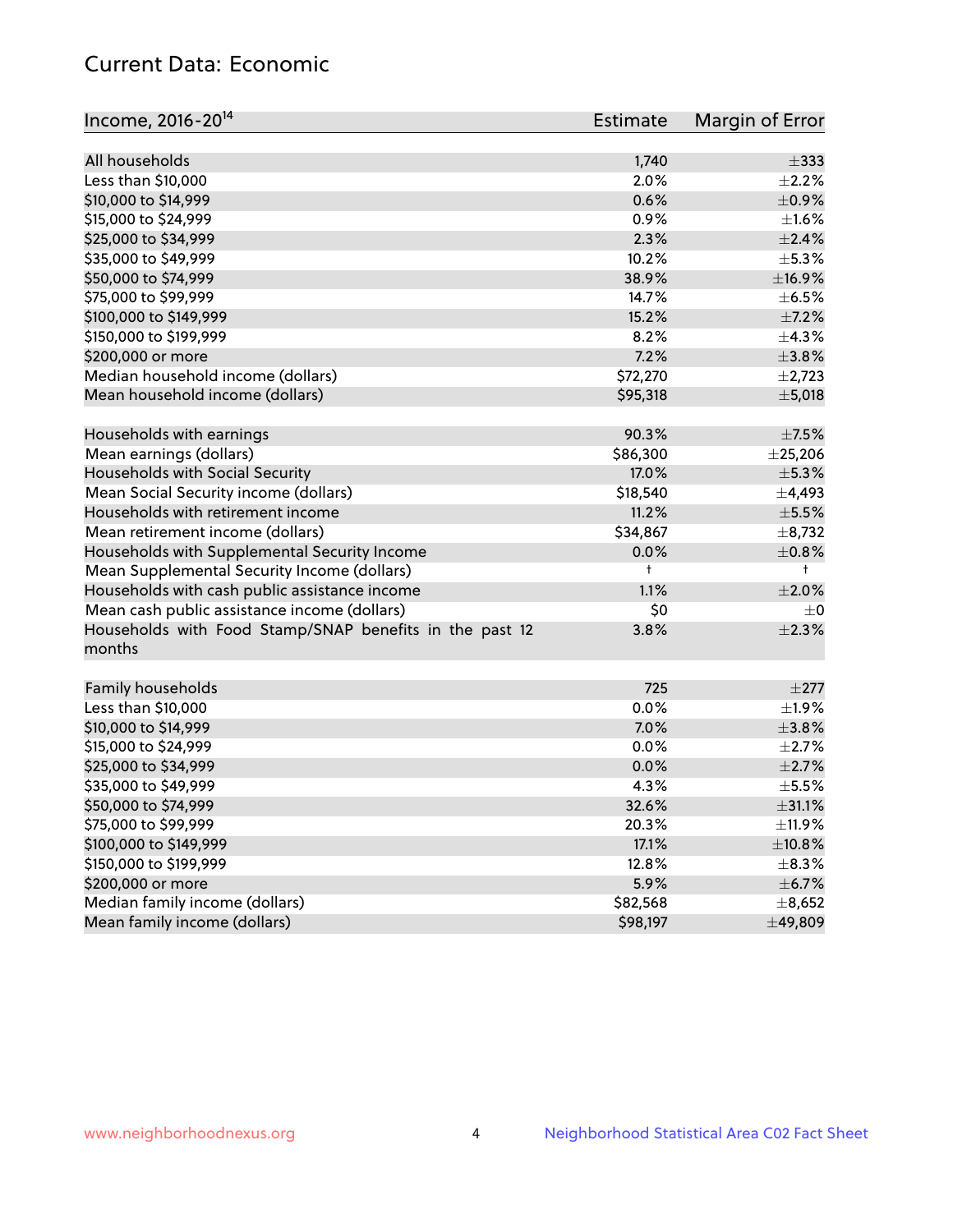# Current Data: Economic, continued...

| Income, 2016-20, continued <sup>15</sup>                                                   | <b>Estimate</b> | Margin of Error        |
|--------------------------------------------------------------------------------------------|-----------------|------------------------|
|                                                                                            |                 |                        |
| Nonfamily households                                                                       | 1,015           | $\pm 224$              |
| Median nonfamily income (dollars)                                                          | \$65,389        | ±4,765                 |
| Mean nonfamily income (dollars)                                                            | \$89,685        | ±17,813                |
| Median earnings for workers (dollars)                                                      | \$59,622        | $\pm$ 1,997            |
| Median earnings for male full-time, year-round workers<br>(dollars)                        | \$71,600        | ±8,190                 |
| Median earnings for female full-time, year-round workers<br>(dollars)                      | \$61,418        | $\pm$ 1,993            |
| Per capita income (dollars)                                                                | \$55,067        | ±4,581                 |
| Families Below Poverty Level, 2016-20 <sup>16</sup>                                        | <b>Estimate</b> | <b>Margin of Error</b> |
|                                                                                            |                 |                        |
| <b>All Families</b>                                                                        | 725             | $\pm 277$              |
| Percent below poverty                                                                      | 7.0%            | $\pm$ 3.8%             |
| Families with related children under 18 years                                              | 468             | $\pm 282$              |
| Percent below poverty                                                                      | 10.9%           | $\pm$ 5.2%             |
| Families with related children under 5 years only                                          | 42              | $\pm 78$               |
| Percent below poverty                                                                      | 0.0%            | ±57.7%                 |
| Married couple families                                                                    | 311             | $\pm 105$              |
| Percent below poverty                                                                      | 0.0%            | $\pm$ 4.5%             |
| Married couple families with related children under 18 years                               | 110             | $\pm 63$               |
| Percent below poverty                                                                      | $0.0\%$         | ±12.7%                 |
| Married couple families with related children under 5 years                                | 0               | ±20                    |
| Percent below poverty                                                                      | $\ddagger$      | $+$                    |
|                                                                                            |                 |                        |
| Families with female householder, no spouse present                                        | 304             | $\pm 276$              |
| Percent below poverty                                                                      | 16.8%           | ±18.9%                 |
| Families with female householder, no spouse present with                                   | 261             | $\pm 260$              |
| related children under 18 years                                                            |                 |                        |
| Percent below poverty                                                                      | 19.5%           | $+23.4%$               |
| Families with female householder, no spouse present with<br>related children under 5 years | 0               | $\pm 20$               |
| Percent below poverty                                                                      | $\ddagger$      | $\ddagger$             |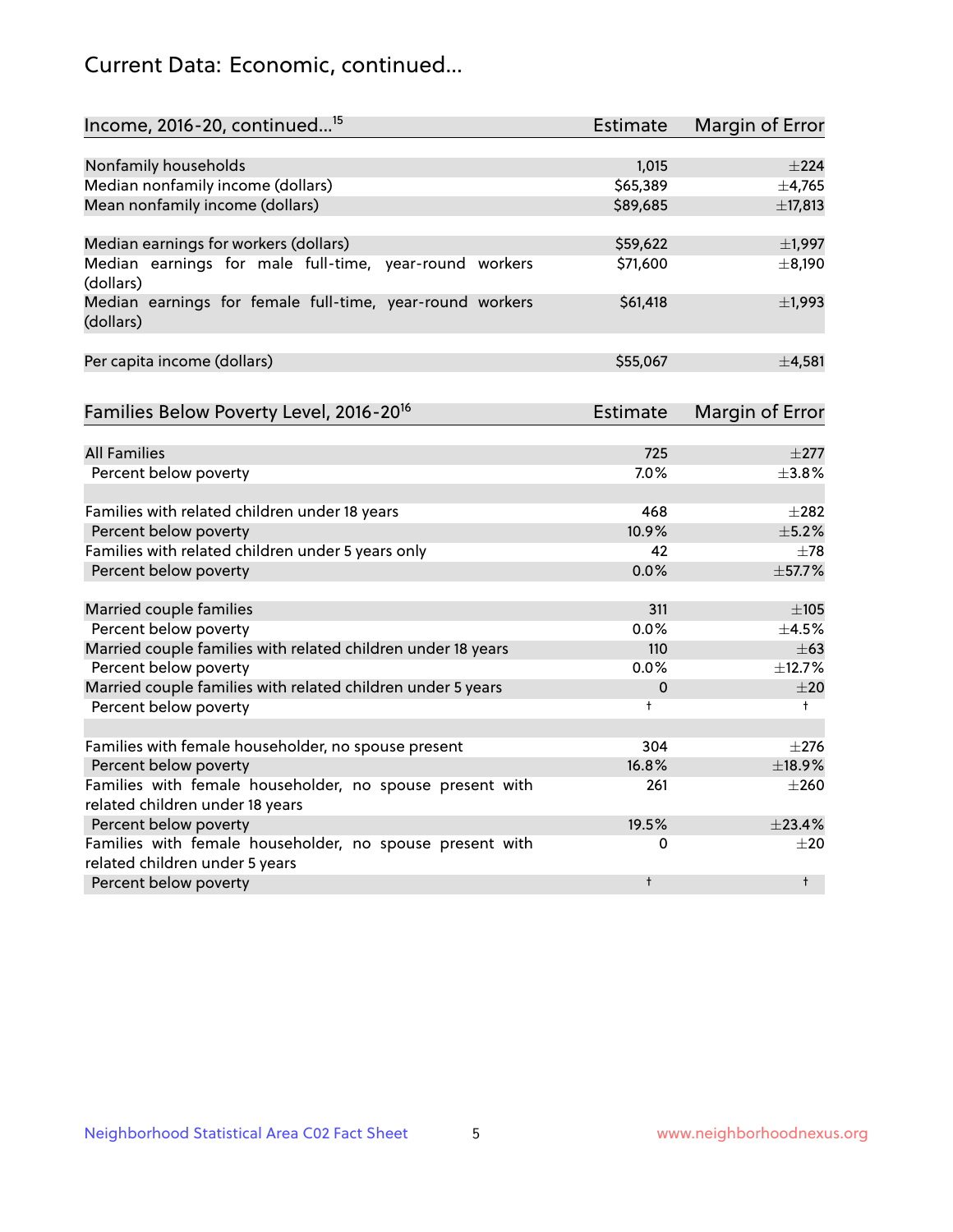# Current Data: Economic, continued...

| People Below Poverty Level, 2016-20 <sup>17</sup> | <b>Estimate</b> | Margin of Error |
|---------------------------------------------------|-----------------|-----------------|
|                                                   |                 |                 |
| Total population                                  | 3,122           | $\pm$ 562       |
| Percent below poverty                             | 6.6%            | $\pm$ 3.8%      |
| Population under 18 years                         | 600             | $\pm 252$       |
| Percent below poverty                             | 20.0%           | $\pm$ 8.3%      |
| Population 18 years and over                      | 2,522           | $\pm$ 527       |
| Percent below poverty                             | 3.4%            | $\pm 2.7\%$     |
| Population 18 to 64 years                         | 2,115           | $\pm$ 505       |
| Percent below poverty                             | 3.3%            | $\pm 2.7\%$     |
| Population 65 years and over                      | 407             | $\pm$ 153       |
| Percent below poverty                             | 3.7%            | $\pm$ 8.3%      |

| Poverty by Race/Ethnicity, 2016-20 <sup>18</sup> | <b>Estimate</b> | Margin of Error |
|--------------------------------------------------|-----------------|-----------------|
|                                                  |                 |                 |
| Non-Hispanic White population                    | 2,303           | $\pm$ 517       |
| Percent below poverty                            | 0.7%            | $\pm 1.0\%$     |
| <b>Black population</b>                          | 580             | ±161            |
| Percent below poverty                            | 29.5%           | ±17.3%          |
| Asian population                                 | 10              | $\pm$ 33        |
| Percent below poverty                            | 0.0%            | ±140.0%         |
| Hispanic or Latino population                    | 122             | $\pm$ 95        |
| Percent below poverty                            | 15.6%           | $\pm 21.4\%$    |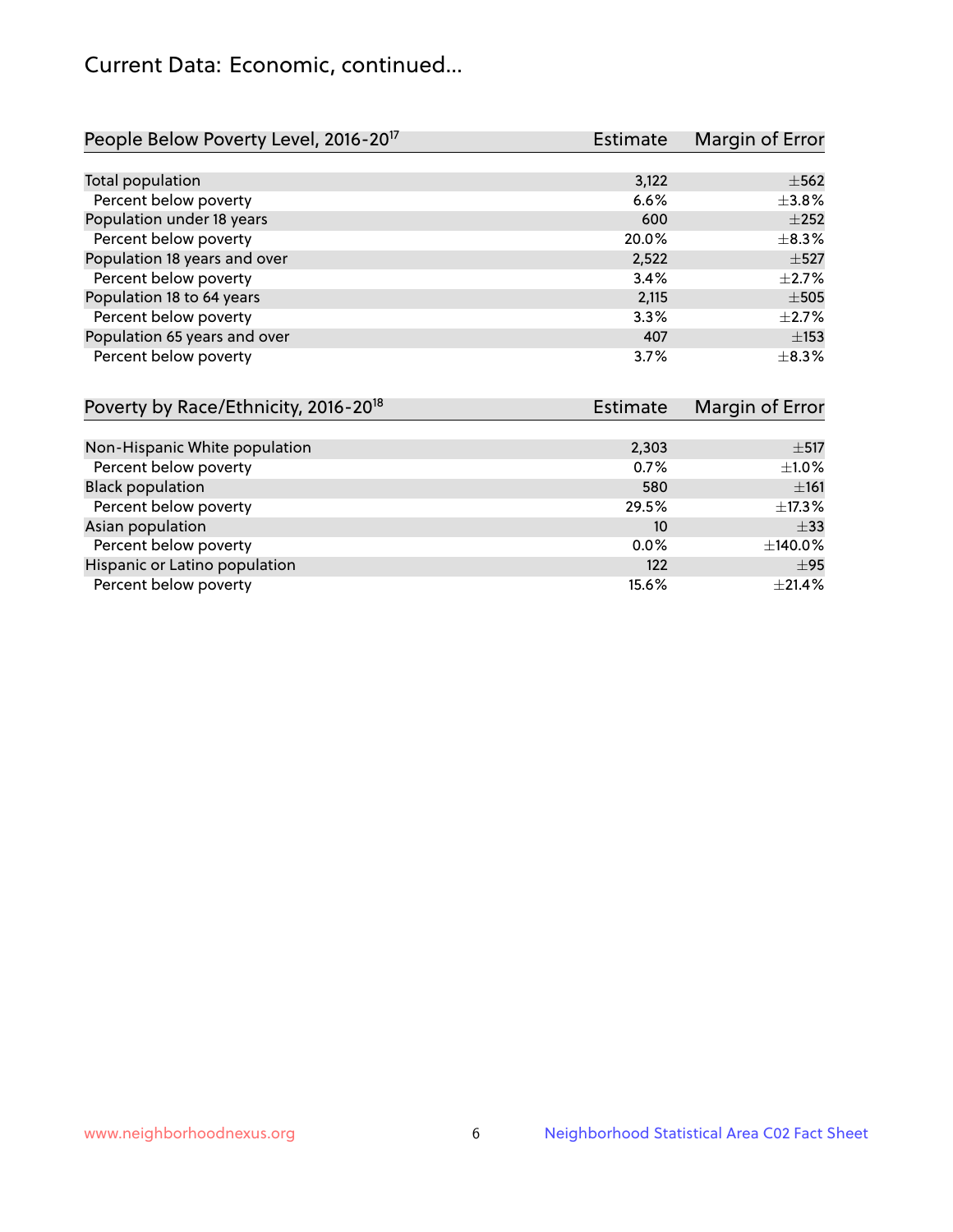# Current Data: Employment

| Employment Status, 2016-20 <sup>19</sup>                                    | <b>Estimate</b> | Margin of Error |
|-----------------------------------------------------------------------------|-----------------|-----------------|
|                                                                             |                 |                 |
| Population 16 years and over                                                | 2,623           | $\pm$ 570       |
| In labor force                                                              | 79.3%           | $\pm$ 6.2%      |
| Civilian labor force                                                        | 76.9%           | $\pm$ 7.3%      |
| Employed                                                                    | 74.5%           | $\pm$ 8.1%      |
| Unemployed                                                                  | 2.5%            | $\pm$ 3.4%      |
| <b>Armed Forces</b>                                                         | 2.4%            | $\pm$ 3.2%      |
| Not in labor force                                                          | 20.7%           | $\pm$ 8.2%      |
| Civilian labor force                                                        | 2,018           | $\pm$ 478       |
| <b>Unemployment Rate</b>                                                    | 3.2%            | $\pm$ 4.4%      |
|                                                                             |                 |                 |
| Females 16 years and over                                                   | 1,544           | $\pm$ 444       |
| In labor force                                                              | 84.3%           | $\pm$ 15.0%     |
| Civilian labor force                                                        | 84.3%           | $\pm$ 15.0%     |
| Employed                                                                    | 83.0%           | $\pm$ 15.4%     |
|                                                                             |                 |                 |
| Own children of the householder under 6 years                               | 92              | $\pm 100$       |
| All parents in family in labor force                                        | 77.2%           | $\pm$ 58.5%     |
| Own children of the householder 6 to 17 years                               | 508             | ±175            |
| All parents in family in labor force                                        | 92.1%           | $\pm$ 29.1%     |
|                                                                             |                 |                 |
| Industry, 2016-20 <sup>20</sup>                                             | <b>Estimate</b> | Margin of Error |
|                                                                             |                 |                 |
| Civilian employed population 16 years and over                              | 1,953           | ±475            |
| Agriculture, forestry, fishing and hunting, and mining                      | 0.0%            | $\pm 1.0\%$     |
| Construction                                                                | 8.8%            | ±12.7%          |
| Manufacturing                                                               | 6.1%            | ±3.3%           |
| Wholesale trade                                                             | 3.6%            | ±1.9%           |
| Retail trade                                                                | 6.7%            | $\pm$ 5.2%      |
| Transportation and warehousing, and utilities                               | 7.1%            | $\pm$ 7.5%      |
| Information                                                                 | 9.3%            | $\pm$ 5.6%      |
| Finance and insurance, and real estate and rental and leasing               | 11.9%           | $\pm$ 8.6%      |
| Professional, scientific, and management, and administrative                | 15.4%           | $\pm$ 3.9%      |
| and waste management services                                               |                 |                 |
| Educational services, and health care and social assistance                 | 18.7%           | $\pm$ 5.4%      |
| Arts, entertainment, and recreation, and accommodation and<br>food services | 3.1%            | $\pm$ 2.7%      |
| Other services, except public administration                                | 8.3%            | ±3.8%           |
| Public administration                                                       | 1.0%            | $\pm$ 1.7%      |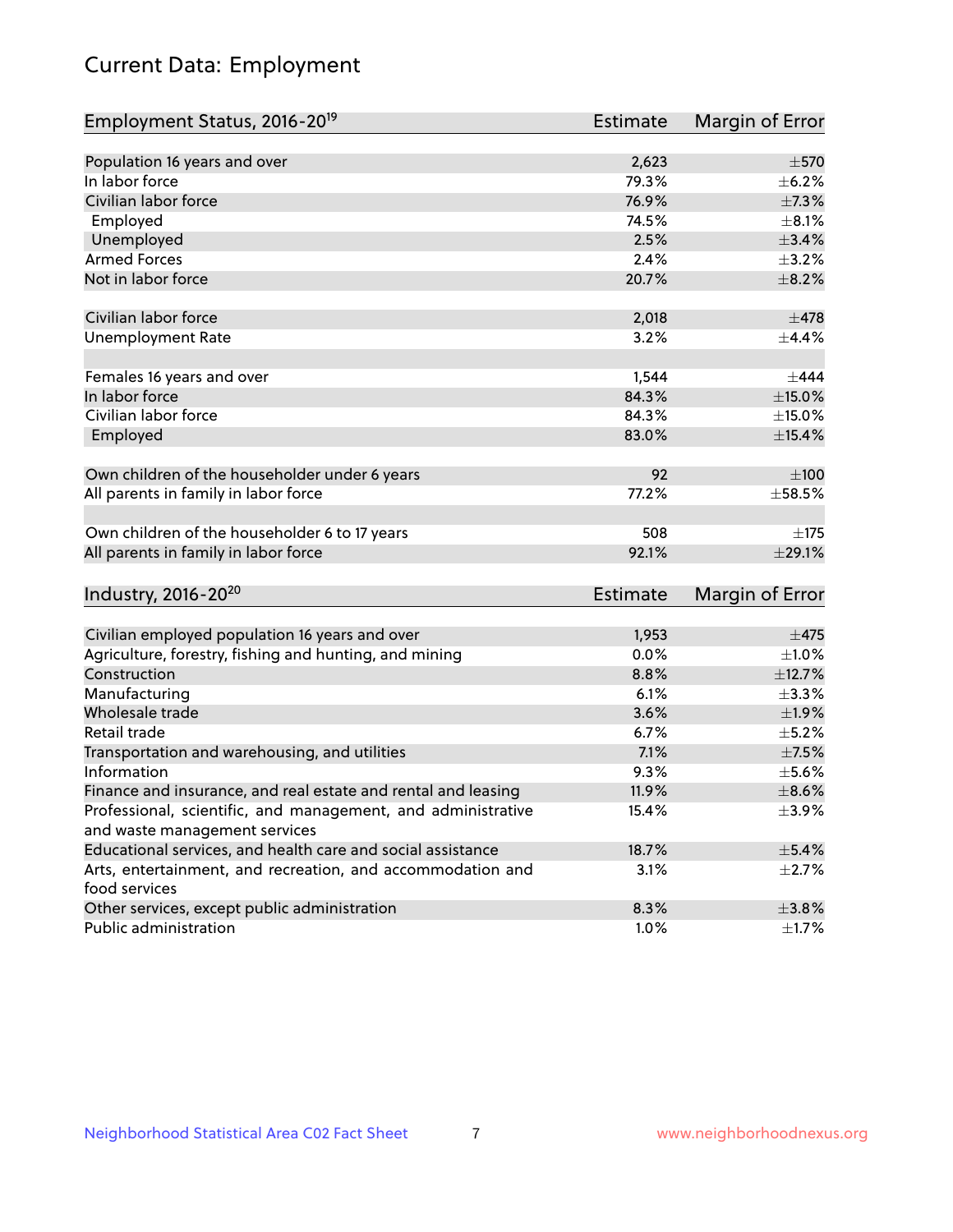# Current Data: Employment, continued...

| Occupation, 2016-20 <sup>21</sup>                                                                       | <b>Estimate</b> | Margin of Error |
|---------------------------------------------------------------------------------------------------------|-----------------|-----------------|
| Civilian employed population 16 years and over                                                          | 1,953           | $\pm$ 475       |
| Management, business, science, and arts occupations                                                     | 60.0%           | ±10.1%          |
| Service occupations                                                                                     | 3.7%            | $\pm 2.8\%$     |
| Sales and office occupations                                                                            | 31.0%           | $\pm 10.0\%$    |
| Natural resources, construction, and maintenance occupations                                            | 1.7%            | $\pm 2.2\%$     |
| Production, transportation, and material moving occupations                                             | 3.6%            | ±4.8%           |
| Class of Worker, 2016-20 <sup>22</sup>                                                                  | <b>Estimate</b> | Margin of Error |
| Civilian employed population 16 years and over                                                          | 1,953           | $\pm$ 475       |
| Private wage and salary workers                                                                         | 91.9%           | ±10.7%          |
| Government workers                                                                                      | 4.5%            | $\pm$ 3.9%      |
| Self-employed in own not incorporated business workers                                                  | 3.7%            | $\pm 2.9\%$     |
| Unpaid family workers                                                                                   | 0.0%            | ±1.0%           |
| Job Flows, 2019 <sup>23</sup>                                                                           |                 | 2019            |
|                                                                                                         |                 |                 |
| Total Jobs in Neighborhood Statistical Area                                                             |                 | 367             |
| Held by residents of Neighborhood Statistical Area                                                      |                 | 2.2%            |
| Held by non-residents of Neighborhood Statistical Area                                                  |                 | 97.8%           |
| Jobs by Industry Sector, 2019 <sup>24</sup>                                                             |                 | 2019            |
| Total Jobs in Neighborhood Statistical Area                                                             |                 | 367             |
| <b>Goods Producing sectors</b>                                                                          |                 | 1.9%            |
| Trade, Transportation, and Utilities sectors                                                            |                 | 14.2%           |
| All Other Services sectors                                                                              |                 | 83.9%           |
| Total Jobs in Neighborhood Statistical<br>held<br>by<br>Area<br>Neighborhood Statistical Area residents |                 | 8               |
| <b>Goods Producing sectors</b>                                                                          |                 | 0.0%            |
| Trade, Transportation, and Utilities sectors                                                            |                 | 0.0%            |
| All Other Services sectors                                                                              |                 | 100.0%          |
| Jobs by Earnings, 2019 <sup>25</sup>                                                                    |                 | 2019            |
| Total Jobs in Neighborhood Statistical Area                                                             |                 | 367             |
| Jobs with earnings \$1250/month or less                                                                 |                 | 22.6%           |
| Jobs with earnings \$1251/month to \$3333/month                                                         |                 | 29.7%           |
| Jobs with earnings greater than \$3333/month                                                            |                 | 47.7%           |
| Neighborhood Statistical<br>Jobs<br>in<br>held<br>by<br>Total<br>Area                                   |                 | 8               |
| Neighborhood Statistical Area residents                                                                 |                 |                 |
| Jobs with earnings \$1250/month or less                                                                 |                 | 25.0%           |
| Jobs with earnings \$1251/month to \$3333/month                                                         |                 | 62.5%           |
| Jobs with earnings greater than \$3333/month                                                            |                 | 12.5%           |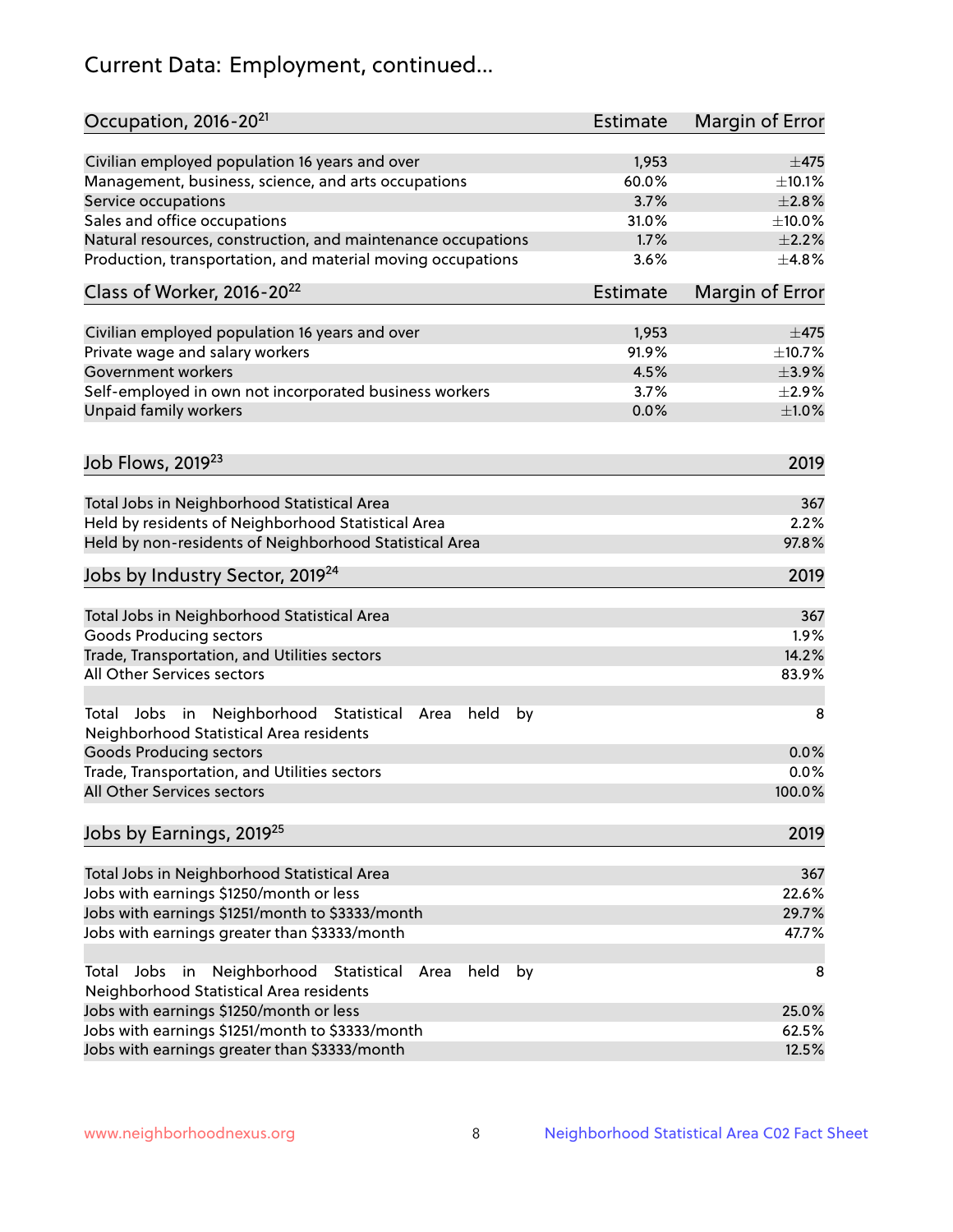# Current Data: Employment, continued...

| Jobs by Age of Worker, 2019 <sup>26</sup>                                                      | 2019  |
|------------------------------------------------------------------------------------------------|-------|
|                                                                                                |       |
| Total Jobs in Neighborhood Statistical Area                                                    | 367   |
| Jobs with workers age 29 or younger                                                            | 31.6% |
| Jobs with workers age 30 to 54                                                                 | 53.1% |
| Jobs with workers age 55 or older                                                              | 15.3% |
|                                                                                                |       |
| Total Jobs in Neighborhood Statistical Area held by<br>Neighborhood Statistical Area residents | -8    |
| Jobs with workers age 29 or younger                                                            | 25.0% |
| Jobs with workers age 30 to 54                                                                 | 12.5% |
| Jobs with workers age 55 or older                                                              | 62.5% |

### Current Data: Education

| School Enrollment, 2016-20 <sup>27</sup>       | <b>Estimate</b> | Margin of Error |
|------------------------------------------------|-----------------|-----------------|
|                                                |                 |                 |
| Population 3 years and over enrolled in school | 600             | $\pm$ 195       |
| Nursery school, preschool                      | $0.0\%$         | $\pm 2.3\%$     |
| Kindergarten                                   | 2.8%            | $\pm$ 4.6%      |
| Elementary school (grades 1-8)                 | 59.8%           | $\pm 26.2\%$    |
| High school (grades 9-12)                      | 24.8%           | $\pm$ 25.9%     |
| College or graduate school                     | 12.5%           | $\pm$ 10.1%     |

| Educational Attainment, 2016-20 <sup>28</sup> | <b>Estimate</b> | Margin of Error |
|-----------------------------------------------|-----------------|-----------------|
|                                               |                 |                 |
| Population 25 years and over                  | 2,285           | $\pm$ 379       |
| Less than 9th grade                           | 0.0%            | $\pm 1.7\%$     |
| 9th to 12th grade, no diploma                 | 1.7%            | $\pm$ 2.4%      |
| High school graduate (includes equivalency)   | 4.1%            | $\pm 2.9\%$     |
| Some college, no degree                       | 10.0%           | $\pm$ 3.9%      |
| Associate's degree                            | 6.0%            | $\pm$ 4.6%      |
| Bachelor's degree                             | 47.9%           | $\pm$ 8.3%      |
| Graduate or professional degree               | 30.2%           | $\pm$ 12.4%     |
|                                               |                 |                 |
| Percent high school graduate or higher        | 98.3%           | $\pm$ 9.8%      |
| Percent bachelor's degree or higher           | 78.2%           | $\pm$ 12.0%     |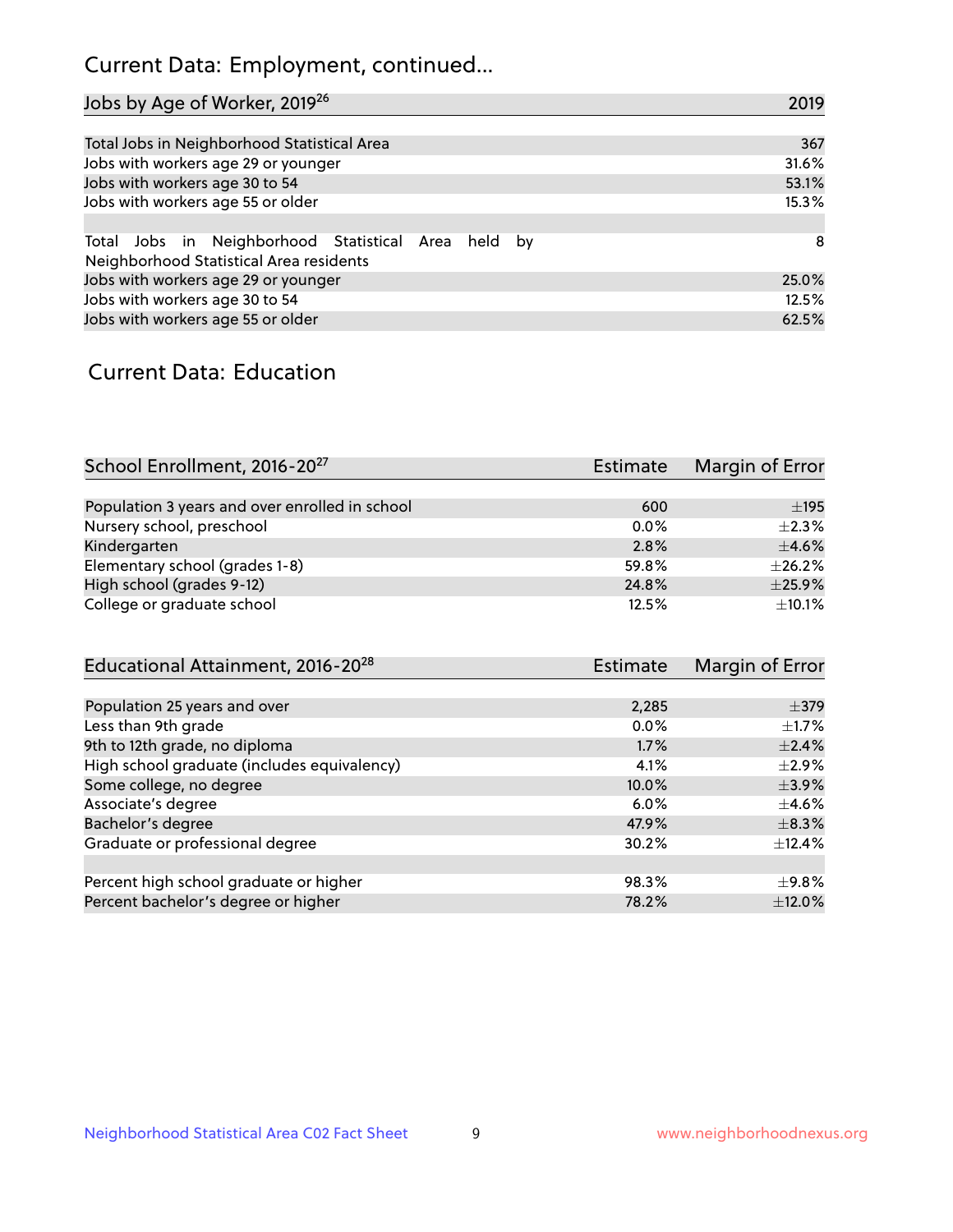# Current Data: Housing

| Households by Type, 2016-20 <sup>29</sup>            | <b>Estimate</b> | Margin of Error |
|------------------------------------------------------|-----------------|-----------------|
|                                                      |                 |                 |
| Total households                                     | 1,740           | $\pm$ 333       |
| Family households (families)                         | 41.7%           | ±13.8%          |
| With own children under 18 years                     | 26.9%           | $\pm$ 15.1%     |
| Married-couple family                                | 17.9%           | ±4.9%           |
| With own children of the householder under 18 years  | 6.3%            | $\pm$ 3.3%      |
| Male householder, no spouse present, family          | 6.3%            | $\pm$ 5.0%      |
| With own children of the householder under 18 years  | 5.6%            | $\pm$ 5.0%      |
| Female householder, no spouse present, family        | 17.5%           | $\pm$ 15.4%     |
| With own children of the householder under 18 years  | 15.0%           | ±14.4%          |
| Nonfamily households                                 | 58.3%           | $\pm$ 6.4%      |
| Householder living alone                             | 46.7%           | $\pm 4.1\%$     |
| 65 years and over                                    | 11.8%           | $\pm$ 5.3%      |
|                                                      |                 |                 |
| Households with one or more people under 18 years    | 26.9%           | ±13.8%          |
| Households with one or more people 65 years and over | 19.0%           | $\pm$ 5.0%      |
| Average household size                               | 1.79            | $\pm$ 0.47      |
| Average family size                                  | 2.44            | ±1.24           |
|                                                      |                 |                 |
| Housing Occupancy, 2016-20 <sup>30</sup>             | <b>Estimate</b> | Margin of Error |
| Total housing units                                  | 1,882           | $\pm$ 331       |
| Occupied housing units                               | 92.5%           | $\pm$ 7.0%      |
| Vacant housing units                                 | 7.5%            | $\pm$ 6.6%      |
|                                                      |                 |                 |
| Homeowner vacancy rate                               | 0.0             | ±1.5            |
| Rental vacancy rate                                  | 4.8             | $\pm 7.1$       |
| Units in Structure, 2016-20 <sup>31</sup>            | Estimate        | Margin of Error |
|                                                      |                 |                 |
| Total housing units                                  | 1,882           | $\pm$ 331       |
| 1-unit, detached                                     | 5.1%            | $\pm$ 5.0%      |
| 1-unit, attached                                     | 18.9%           | $\pm$ 6.7%      |
| 2 units                                              | 1.3%            | $\pm 2.1\%$     |
| 3 or 4 units                                         | 9.1%            | $\pm 4.5\%$     |
| 5 to 9 units                                         | 32.7%           | ±12.3%          |
| 10 to 19 units                                       | 7.3%            | $\pm$ 3.8%      |
| 20 or more units                                     | 25.5%           | ±10.6%          |
| Mobile home                                          | 0.0%            | $\pm$ 0.7%      |
| Boat, RV, van, etc.                                  | $0.0\%$         | $\pm$ 0.7%      |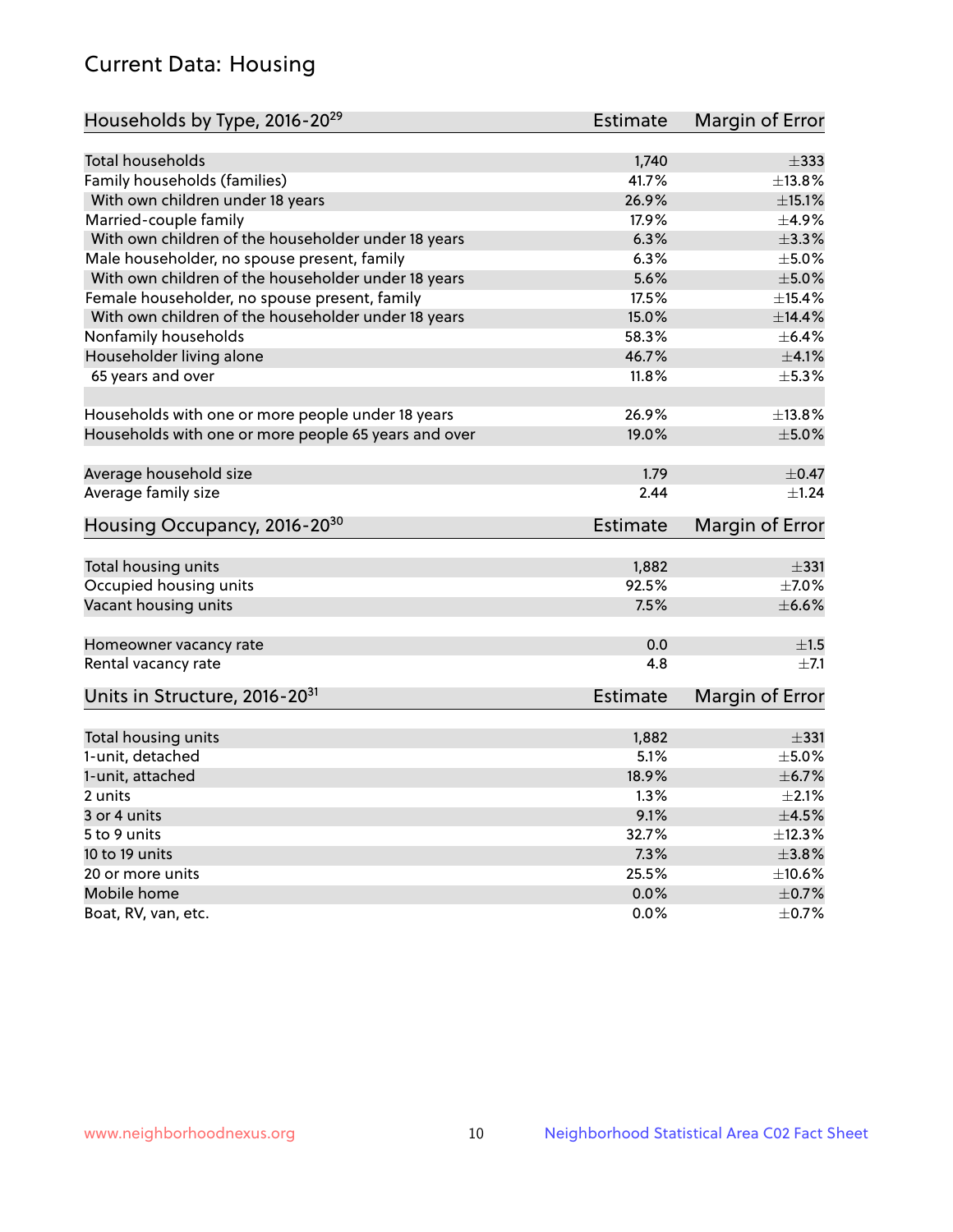# Current Data: Housing, continued...

| Year Structure Built, 2016-20 <sup>32</sup>    | <b>Estimate</b> | Margin of Error  |
|------------------------------------------------|-----------------|------------------|
| Total housing units                            | 1,882           | $\pm$ 331        |
| Built 2014 or later                            | 11.7%           | $\pm$ 9.2%       |
| Built 2010 to 2013                             | 0.5%            | $\pm$ 0.9%       |
| Built 2000 to 2009                             | 2.8%            | $\pm$ 3.4%       |
| Built 1990 to 1999                             | 2.2%            | $\pm 3.6\%$      |
| Built 1980 to 1989                             | 8.7%            | $\pm$ 3.7%       |
| Built 1970 to 1979                             | 31.6%           | ±13.2%           |
| Built 1960 to 1969                             | 37.6%           | $\pm$ 8.2%       |
| Built 1950 to 1959                             | 4.8%            | $\pm 3.6\%$      |
| Built 1940 to 1949                             | 0.0%            | $\pm$ 0.7%       |
| Built 1939 or earlier                          | 0.0%            | $\pm$ 0.7%       |
| Housing Tenure, 2016-2033                      | <b>Estimate</b> | Margin of Error  |
|                                                |                 |                  |
| Occupied housing units                         | 1,740           | $\pm$ 333        |
| Owner-occupied                                 | 49.5%           | ±13.2%           |
| Renter-occupied                                | 50.5%           | $\pm$ 17.8%      |
| Average household size of owner-occupied unit  | 1.63            | $\pm$ 0.21       |
| Average household size of renter-occupied unit | 1.95            | $\pm 1.05$       |
| Residence 1 Year Ago, 2016-20 <sup>34</sup>    | <b>Estimate</b> | Margin of Error  |
|                                                |                 | $\pm$ 562        |
| Population 1 year and over<br>Same house       | 3,122<br>72.3%  |                  |
| Different house in the U.S.                    | 27.7%           | ±18.4%           |
|                                                |                 | ±13.9%<br>±13.4% |
| Same county                                    | 20.0%           |                  |
| Different county<br>Same state                 | 7.8%            | ±4.8%            |
|                                                | 5.2%            | $\pm$ 4.2%       |
| Different state                                | 2.6%            | $\pm 2.6\%$      |
| Abroad                                         | 0.0%            | $\pm$ 0.4%       |
| Value of Housing Unit, 2016-20 <sup>35</sup>   | <b>Estimate</b> | Margin of Error  |
| Owner-occupied units                           | 862             | $\pm$ 159        |
| Less than \$50,000                             | 0.0%            | $\pm$ 4.6%       |
| \$50,000 to \$99,999                           | 4.1%            | ±5.4%            |
| \$100,000 to \$149,999                         | 10.4%           | $\pm$ 9.1%       |
| \$150,000 to \$199,999                         | 46.2%           | ±14.8%           |
| \$200,000 to \$299,999                         | 29.2%           | ±12.7%           |
| \$300,000 to \$499,999                         | 7.8%            | $\pm$ 7.1%       |
| \$500,000 to \$999,999                         | 2.3%            | $\pm$ 4.0%       |
| \$1,000,000 or more                            | 0.0%            | ±2.8%            |
|                                                |                 |                  |
| Mortgage Status, 2016-20 <sup>36</sup>         | <b>Estimate</b> | Margin of Error  |
| Owner-occupied units                           | 862             | $\pm$ 159        |
| Housing units with a mortgage                  | 70.5%           | ±14.0%           |
| Housing units without a mortgage               | 29.5%           | $\pm$ 9.1%       |

Neighborhood Statistical Area C02 Fact Sheet 11 11 www.neighborhoodnexus.org

Housing units without a mortgage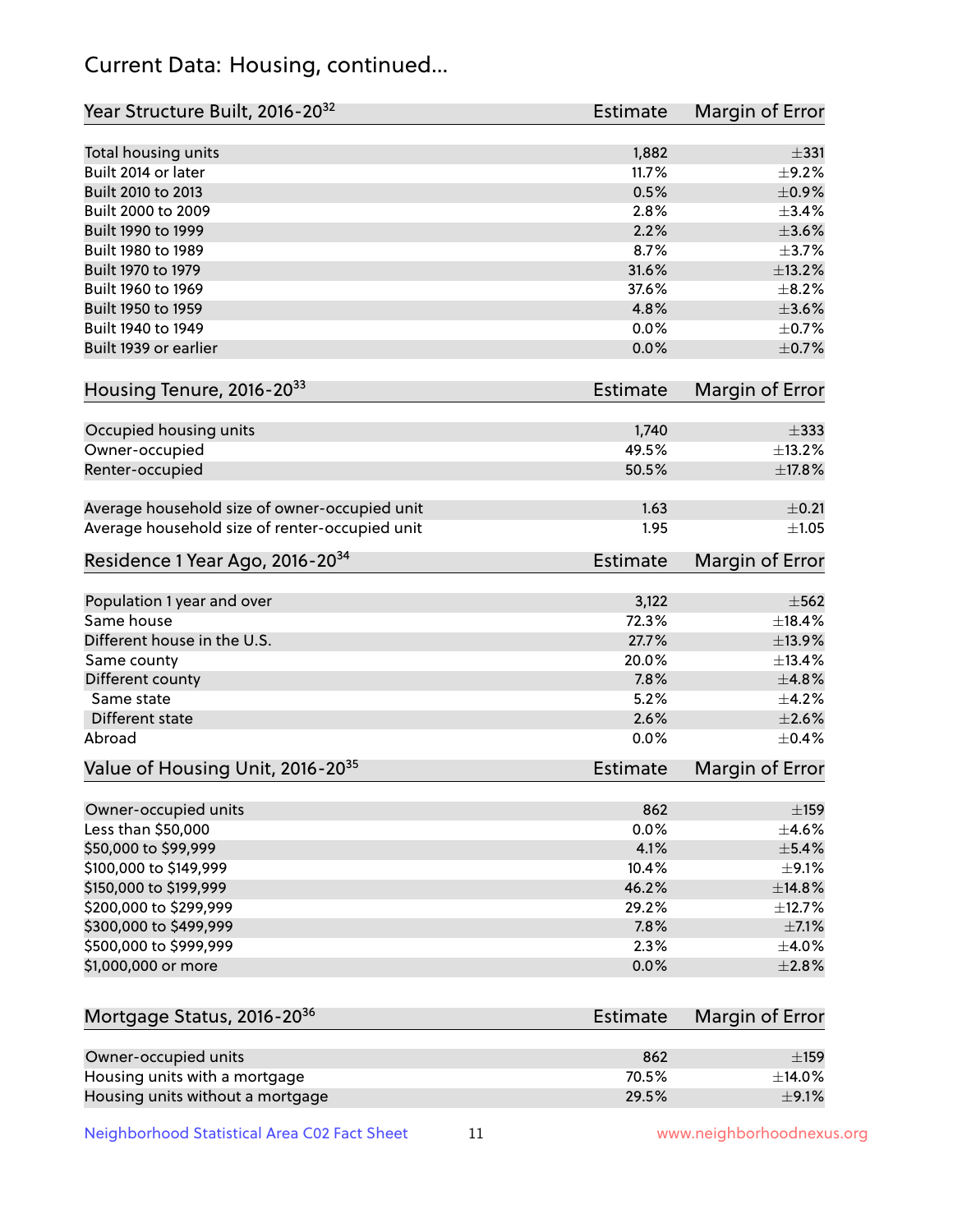# Current Data: Housing, continued...

| Selected Monthly Owner Costs, 2016-20 <sup>37</sup> | Estimate | Margin of Error |
|-----------------------------------------------------|----------|-----------------|
|                                                     |          |                 |
| Housing units with a mortgage                       | 608      | $\pm 165$       |
| Less than \$300                                     | 0.0%     | $\pm$ 3.3%      |
| \$300 to \$499                                      | 0.0%     | ±3.3%           |
| \$500 to \$999                                      | 4.8%     | $\pm$ 8.9%      |
| \$1,000 to \$1,499                                  | 57.4%    | ±15.8%          |
| \$1,500 to \$1,999                                  | 22.9%    | $\pm$ 11.6%     |
| \$2,000 to \$2,999                                  | 11.7%    | $\pm$ 10.5%     |
| \$3,000 or more                                     | 3.3%     | $\pm$ 6.1%      |
|                                                     |          |                 |
| Median (dollars)                                    | \$1,395  | $\pm 65$        |
|                                                     |          |                 |
| Housing units without a mortgage                    | 254      | $\pm$ 91        |
| Less than \$150                                     | 0.0%     | $\pm$ 7.8%      |
| \$150 to \$249                                      | 0.0%     | $\pm$ 7.8%      |
| \$250 to \$349                                      | 9.8%     | ±15.9%          |
| \$350 to \$499                                      | 7.1%     | ±12.8%          |
| \$500 to \$699                                      | 36.6%    | ±29.3%          |
| \$700 or more                                       | 46.5%    | $\pm 26.1\%$    |
|                                                     |          |                 |
| Median (dollars)                                    | \$678    | $\pm 68$        |

| Selected Monthly Owner Costs as a Percentage of<br>Household Income, 2016-2038 | <b>Estimate</b> | Margin of Error |
|--------------------------------------------------------------------------------|-----------------|-----------------|
|                                                                                |                 |                 |
| Housing units with a mortgage <sup>39</sup>                                    | 608             | $\pm$ 187       |
| Less than 20.0 percent                                                         | 47.4%           | $\pm$ 16.5%     |
| 20.0 to 24.9 percent                                                           | 13.5%           | $\pm$ 10.0%     |
| 25.0 to 29.9 percent                                                           | 18.6%           | $\pm$ 11.1%     |
| 30.0 to 34.9 percent                                                           | 3.5%            | $\pm$ 5.3%      |
| 35.0 percent or more                                                           | 17.1%           | $\pm$ 11.3%     |
|                                                                                |                 |                 |
| Housing units without a mortgage <sup>40</sup>                                 | 254             | $\pm$ 117       |
| Less than 10.0 percent                                                         | 53.9%           | ±25.3%          |
| 10.0 to 14.9 percent                                                           | 20.1%           | $\pm$ 16.5%     |
| 15.0 to 19.9 percent                                                           | $0.0\%$         | $\pm$ 5.5%      |
| 20.0 to 24.9 percent                                                           | 14.2%           | $\pm$ 14.8%     |
| 25.0 to 29.9 percent                                                           | 2.0%            | $\pm$ 3.0%      |
| 30.0 to 34.9 percent                                                           | 5.9%            | $\pm$ 9.5%      |
| 35.0 percent or more                                                           | 3.9%            | $\pm$ 9.9%      |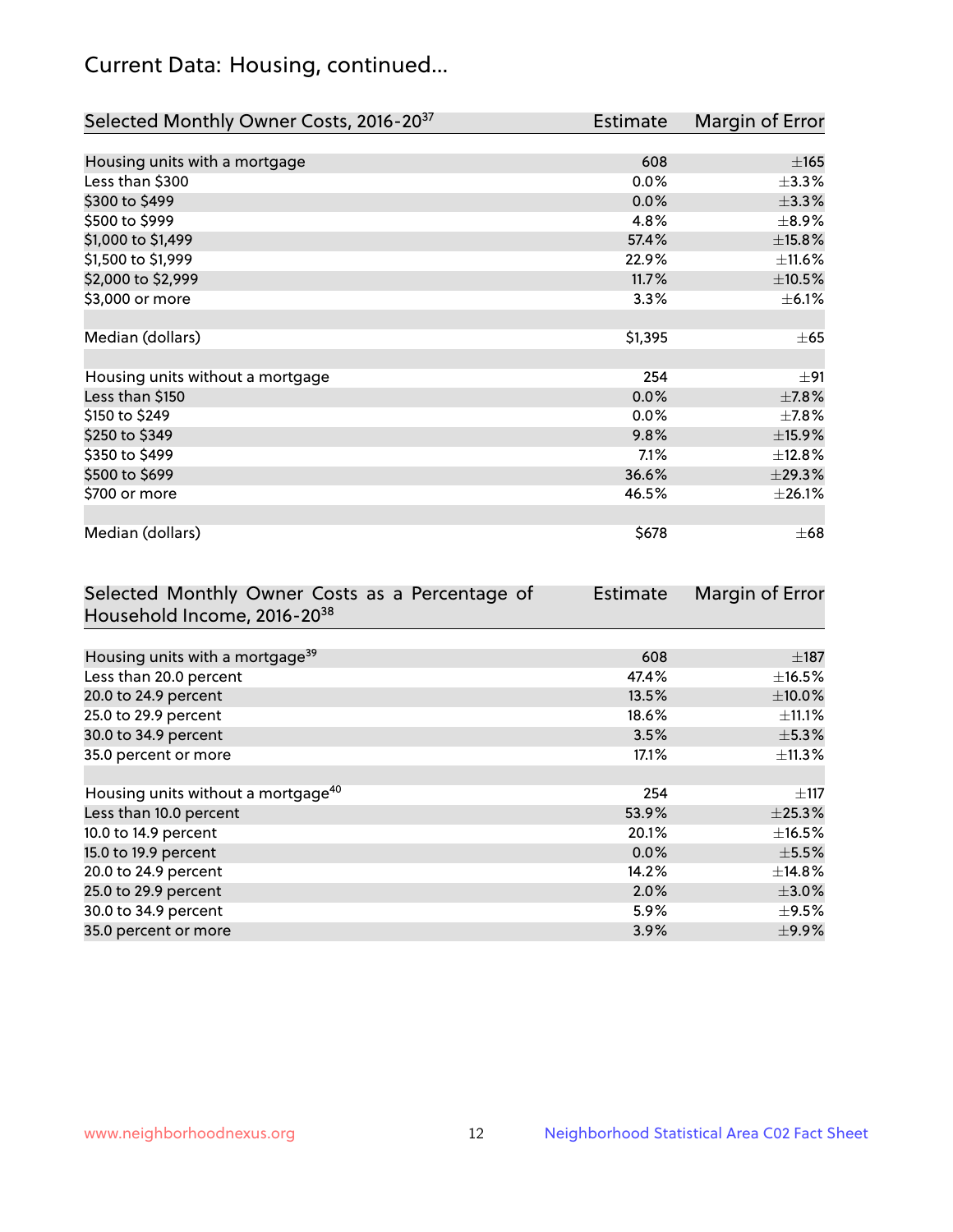# Current Data: Housing, continued...

| Gross Rent, 2016-20 <sup>41</sup>               | <b>Estimate</b> | Margin of Error |
|-------------------------------------------------|-----------------|-----------------|
|                                                 |                 |                 |
| Occupied units paying rent                      | 878             | $\pm$ 352       |
| Less than \$200                                 | 0.0%            | $\pm 2.8\%$     |
| \$200 to \$499                                  | 0.0%            | $\pm$ 3.9%      |
| \$500 to \$749                                  | 2.6%            | $\pm$ 3.9%      |
| \$750 to \$999                                  | 2.4%            | $\pm$ 4.5%      |
| \$1,000 to \$1,499                              | 45.2%           | ±24.0%          |
| \$1,500 to \$1,999                              | 30.4%           | $\pm$ 27.9%     |
| \$2,000 or more                                 | 19.4%           | ±18.4%          |
| Median (dollars)                                | \$1,498         | $\pm$ 97        |
|                                                 |                 |                 |
| No rent paid                                    | $\Omega$        | ±14             |
|                                                 |                 |                 |
| Gross Rent as a Percentage of Household Income, | <b>Estimate</b> | Margin of Error |
| $2016 - 20^{42}$                                |                 |                 |
|                                                 |                 |                 |
| Occupied units paying rent <sup>43</sup>        | 878             | $\pm 350$       |
| Less than 15.0 percent                          | 19.8%           | $\pm 10.0\%$    |
| 15.0 to 19.9 percent                            | 14.0%           | $\pm$ 6.9%      |
| 20.0 to 24.9 percent                            | 5.8%            | $\pm$ 3.1%      |
| 25.0 to 29.9 percent                            | 5.7%            | ±3.4%           |
| 30.0 to 34.9 percent                            | 10.3%           | $\pm$ 8.9%      |
| 35.0 percent or more                            | 44.4%           | $\pm$ 30.1%     |

# Current Data: Transportation

| Commuting to Work, 2016-20 <sup>44</sup>  | <b>Estimate</b> | Margin of Error |
|-------------------------------------------|-----------------|-----------------|
|                                           |                 |                 |
| Workers 16 years and over                 | 2,015           | $\pm$ 448       |
| Car, truck, or van - drove alone          | 86.5%           | $\pm$ 10.5%     |
| Car, truck, or van - carpooled            | 3.1%            | $\pm 2.8\%$     |
| Public transportation (excluding taxicab) | 2.5%            | $\pm 2.7\%$     |
| Walked                                    | 0.0%            | $\pm$ 0.7%      |
| Other means                               | $0.0\%$         | $\pm$ 0.7%      |
| Worked at home                            | 7.9%            | $\pm$ 4.9%      |
|                                           |                 |                 |
| Mean travel time to work (minutes)        | 26.1            | $\pm$ 4.7       |

| Access to a Vehicle, 2016-20 <sup>45</sup> | Estimate | Margin of Error |
|--------------------------------------------|----------|-----------------|
|                                            |          |                 |
| Occupied housing units                     | 1,740    | $\pm$ 333       |
| No vehicles available                      | $0.0\%$  | $+1.1%$         |
| 1 vehicle available                        | 64.3%    | ±14.5%          |
| 2 vehicles available                       | 31.5%    | $+9.5%$         |
| 3 or more vehicles available               | 4.2%     | $+4.4%$         |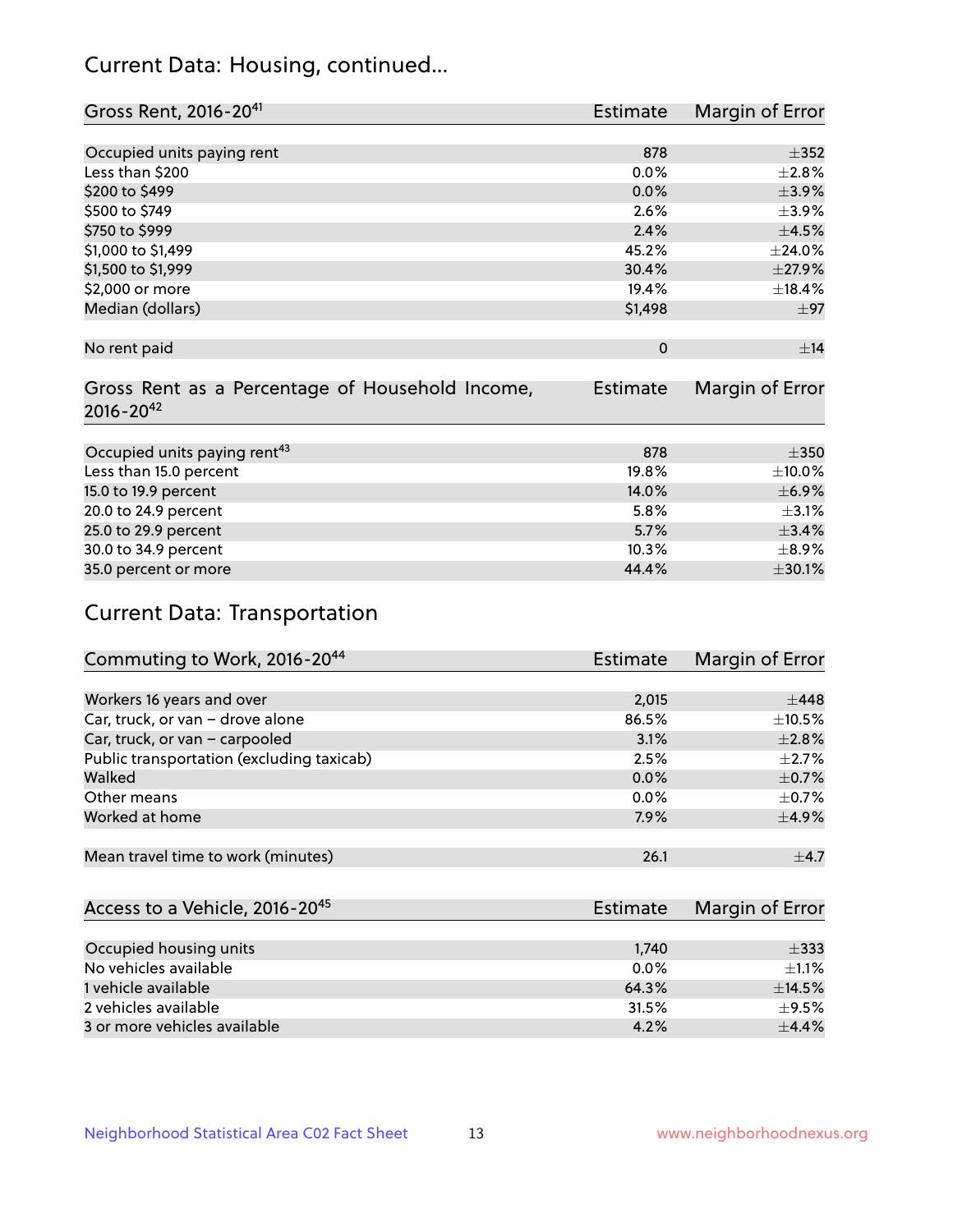# Current Data: Health

| Health Insurance coverage, 2016-2046                    | <b>Estimate</b> | <b>Margin of Error</b> |
|---------------------------------------------------------|-----------------|------------------------|
|                                                         |                 |                        |
| Civilian Noninstitutionalized Population                | 3,060           | $\pm$ 560              |
| With health insurance coverage                          | 96.4%           | $±$ 24.4%              |
| With private health insurance coverage                  | 84.8%           | $\pm$ 6.0%             |
| With public health coverage                             | 21.8%           | $\pm$ 5.4%             |
| No health insurance coverage                            | 3.6%            | $\pm 2.2\%$            |
| Civilian Noninstitutionalized Population Under 19 years | 617             | $\pm$ 617              |
| No health insurance coverage                            | 0.0%            | $\pm$ 3.2%             |
|                                                         |                 |                        |
| Civilian Noninstitutionalized Population 19 to 64 years | 2,036           | $\pm 425$              |
| In labor force:                                         | 1,912           | ±421                   |
| Employed:                                               | 1,847           | $\pm 432$              |
| With health insurance coverage                          | 94.1%           | $\pm$ 9.8%             |
| With private health insurance coverage                  | 89.1%           | ±12.0%                 |
| With public coverage                                    | 6.3%            | ±3.4%                  |
| No health insurance coverage                            | 5.9%            | $\pm$ 3.5%             |
| Unemployed:                                             | 65              | $+432$                 |
| With health insurance coverage                          | 100.0%          | $\pm$ 0.0%             |
| With private health insurance coverage                  | 100.0%          | $\pm$ 0.0%             |
| With public coverage                                    | 0.0%            | $\pm 21.5\%$           |
| No health insurance coverage                            | 0.0%            | $\pm 21.5\%$           |
|                                                         |                 |                        |
| Not in labor force:                                     | 124             | $\pm 75$               |
| With health insurance coverage                          | 100.0%          | $\pm$ 0.0%             |
| With private health insurance coverage                  | 80.6%           | $\pm 31.5\%$           |
| With public coverage                                    | 19.4%           | $\pm 33.5\%$           |
| No health insurance coverage                            | $0.0\%$         | ±11.3%                 |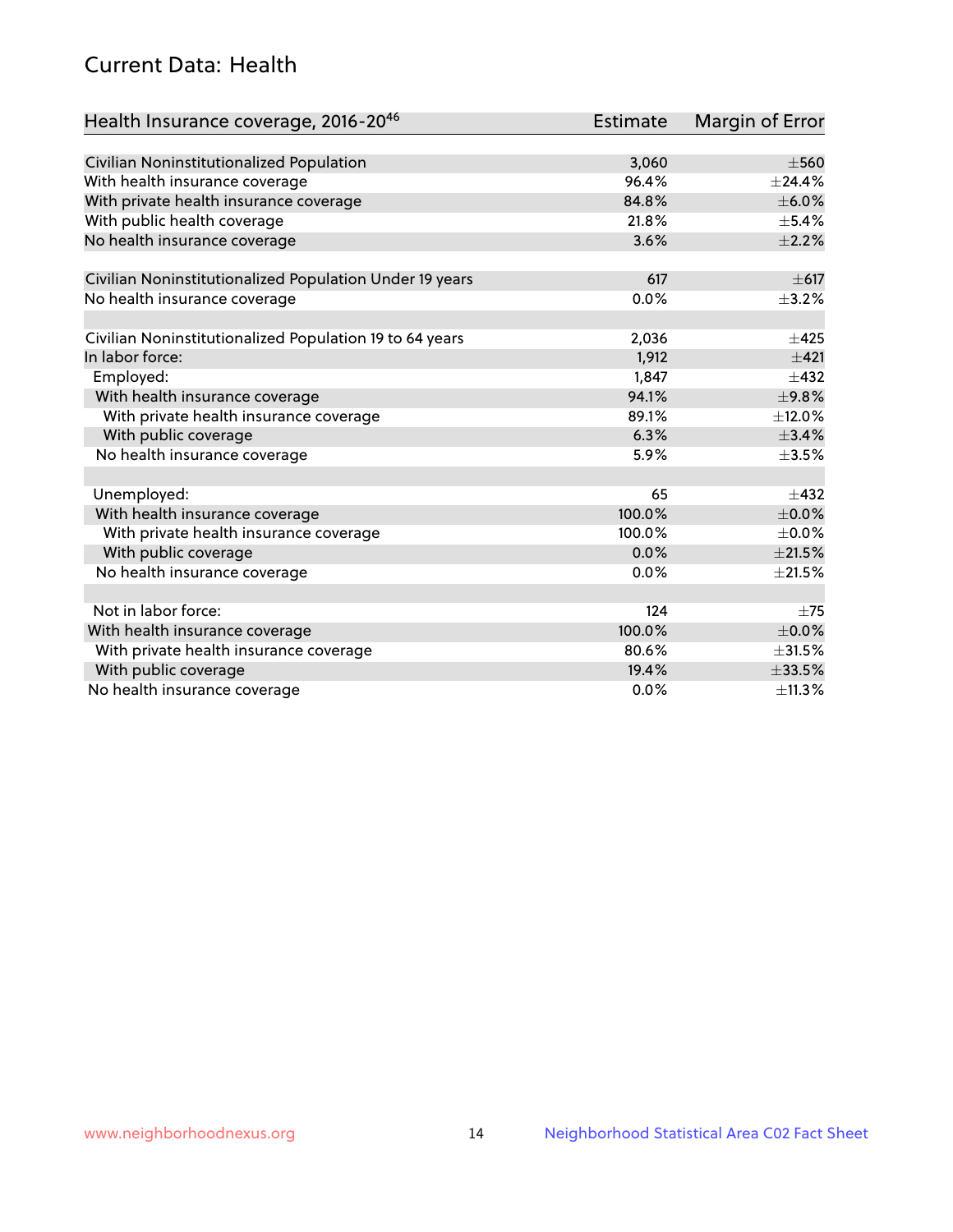#### Notes:

- 1. Source: U.S. Census Bureau, Decennial Census 2000, SF1 tables P8, P12; American Community Survey, tables B01001, B03002
- 2. This category includes Pacific Islanders, Native Americans and Alaska Natives, people who identify as some other race, and those who identify as bi/multi racial.
- 3. Source: U.S. Census Bureau, Decennial Census 2000, SF1 tables P15, P16, P18, P19; American Community Survey, tables B11001, B11005, B11003
- 4. Source: U.S. Census Bureau, Decennial Census 2000, SF3 table P37; American Community Survey, table B15002
- 5. Source: U.S. Census Bureau, Longitudinal Employer-Household Dynamics Residential Area Characteristics, Table JT01 (Primary Jobs); Workplace Area Characteristics, Table JT00 (All Jobs)
- 6. Source: U.S. Census Bureau, Decennial Census 2000, SF3 tables P52, P87; American Community Survey, tables B19001, B17001
- 7. Source: U.S. Census Bureau, Decennial Census 2000, SF1 tables H3, H4; American Community Survey, tables B25002, B25009
- 8. Source: U.S. Census Bureau, Decennial Census 2000, SF3 table H44; American Community Survey, tables B25044
- 9. Source: Atlanta Police Department, COBRA; U.S. Census Bureau, American Community Survey, table B01001
- 10. Source: U.S. Census Bureau, American Community Survey, table B01001
- 11. Source: U.S. Census Bureau, American Community Survey, table B03002
- 12. Source: U.S. Census Bureau, American Community Survey, table B05002
- 13. Source: U.S. Census Bureau, American Community Survey, table B05003
- 14. Source: U.S. Census Bureau, American Community Survey, tables B19001, B19025, B19051, B19061, B19055, B19065, B19059, B19069, B19056, B19066, B19057, B19067, B22001, B19101, B19127
- 15. Source: U.S. Census Bureau, American Community Survey, tables B19201, B19214, B20017, B19313
- 16. Source: U.S. Census Bureau, American Community Survey, table B17010
- 17. Source: U.S. Census Bureau, American Community Survey, tables B17001, B17006, B17021, B17007. Table totals may be lower than the total population, as they are based on the population for whom poverty status is determined.
- 18. Source: U.S. Census Bureau, American Community Survey, B17001H, B17001B, B17001D, B17001I. Table totals may be lower than the total population, as they are based on the population for whom poverty status is determined.
- 19. Source: U.S. Census Bureau, American Community Survey, tables B23001, B23008
- 20. Source: U.S. Census Bureau, American Community Survey, table C24030
- 21. Source: U.S. Census Bureau, American Community Survey, table C24010
- 22. Source: U.S. Census Bureau, American Community Survey, table B24080
- 23. Source: U.S. Census Bureau, Longitudinal Employer-Household Dynamics Origin-Destination Data, Tables JT00 Main and JT00 Aux
- 24. Source: U.S. Census Bureau, Longitudinal Employer-Household Dynamics Origin-Destination Data, Tables JT00 Main and JT00 Aux
- 25. Source: U.S. Census Bureau, Longitudinal Employer-Household Dynamics Origin-Destination Data, Tables JT00 Main and JT00 Aux
- 26. Source: U.S. Census Bureau, Longitudinal Employer-Household Dynamics Origin-Destination Data, Tables JT00 Main and JT00 Aux
- 27. Source: U.S. Census Bureau, American Community Survey, table B14001
- 28. Source: U.S. Census Bureau, American Community Survey, table B15002
- 29. Source: U.S. Census Bureau, American Community Survey, tables B11001, B11003, B11007, B11005, B09019
- 30. Source: U.S. Census Bureau, American Community Survey, tables B25002, B25003, B25004
- 31. Source: U.S. Census Bureau, American Community Survey, table B25024
- 32. Source: U.S. Census Bureau, American Community Survey, table B25034
- 33. Source: U.S. Census Bureau, American Community Survey, tables B25009, B25008, B25003
- 34. Source: U.S. Census Bureau, American Community Survey, table B07003
- 35. Source: U.S. Census Bureau, American Community Survey, table B25075. This value is self-reported and may differ from home values as determined by the County Tax Assessor.
- 36. Source: U.S. Census Bureau, American Community Survey, table B25081
- 37. Source: U.S. Census Bureau, American Community Survey, table B25087
- 38. Source: U.S. Census Bureau, American Community Survey, table B25091
- 39. Excludes units where Selected Monthly Owner Costs as a Percentage of Income cannot be computed.
- 40. Excludes units where Selected Monthly Owner Costs as a Percentage of Income cannot be computed.
- 41. Source: U.S. Census Bureau, American Community Survey, table B25063
- 42. Source: U.S. Census Bureau, American Community Survey, table B25070
- 43. Excludes units where Gross Rent as a Percentage of Income cannot be computed.
- 44. Source: U.S. Census Bureau, American Community Survey, tables B08101, B08013
- 45. Source: U.S. Census Bureau, American Community Survey, table B25044
- 46. Source: U.S. Census Bureau, American Community Survey, tables B18135, B27011

The dagger (†) symbol denotes values that cannot be computed.